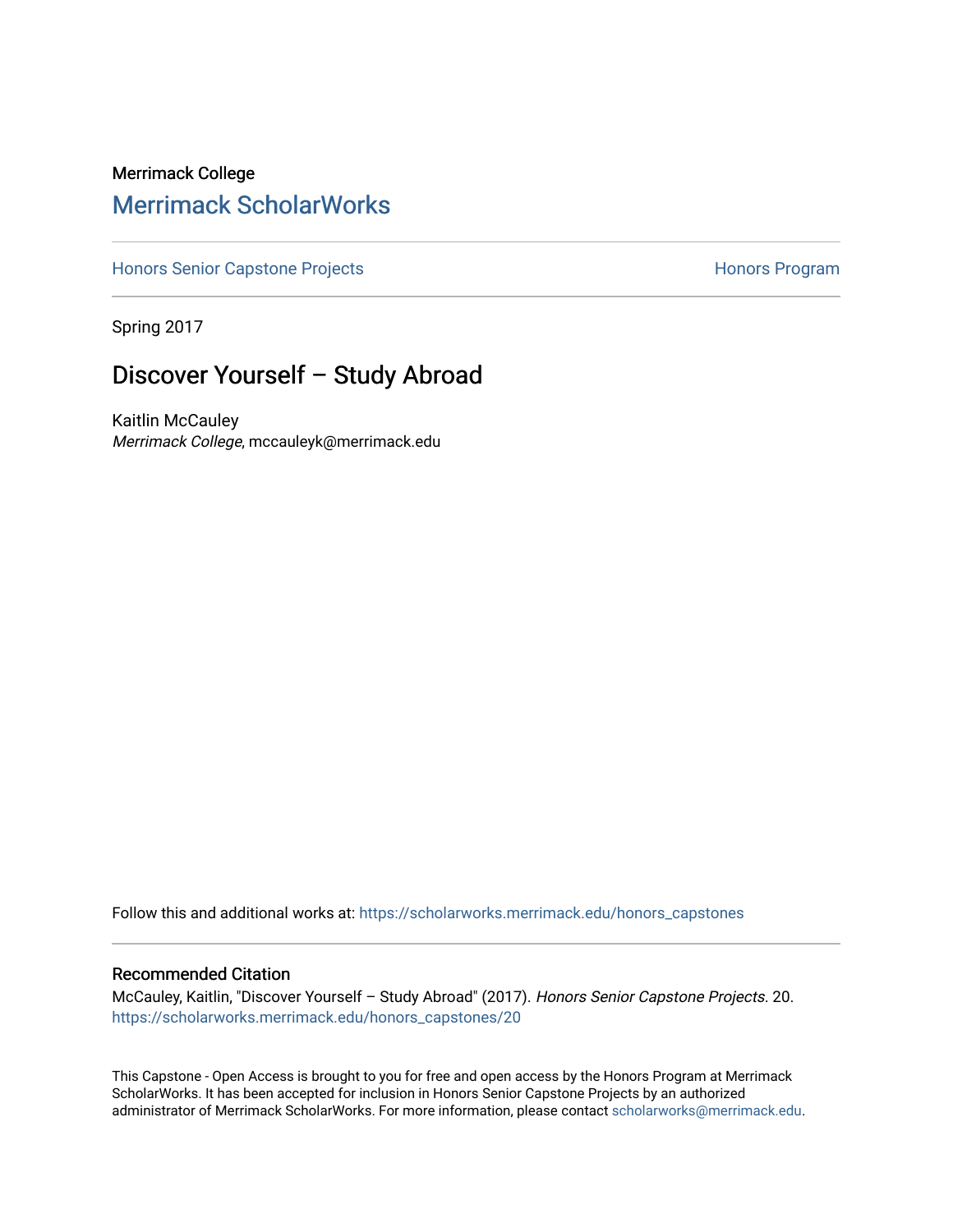Discover Yourself – Study Abroad Senior Capstone 2017 Kaitlin McCauley

*A special thank you to those who have helped me with this project: Matthew, Trish, Bob, Leyla, Kim, and Joseph Kelley.*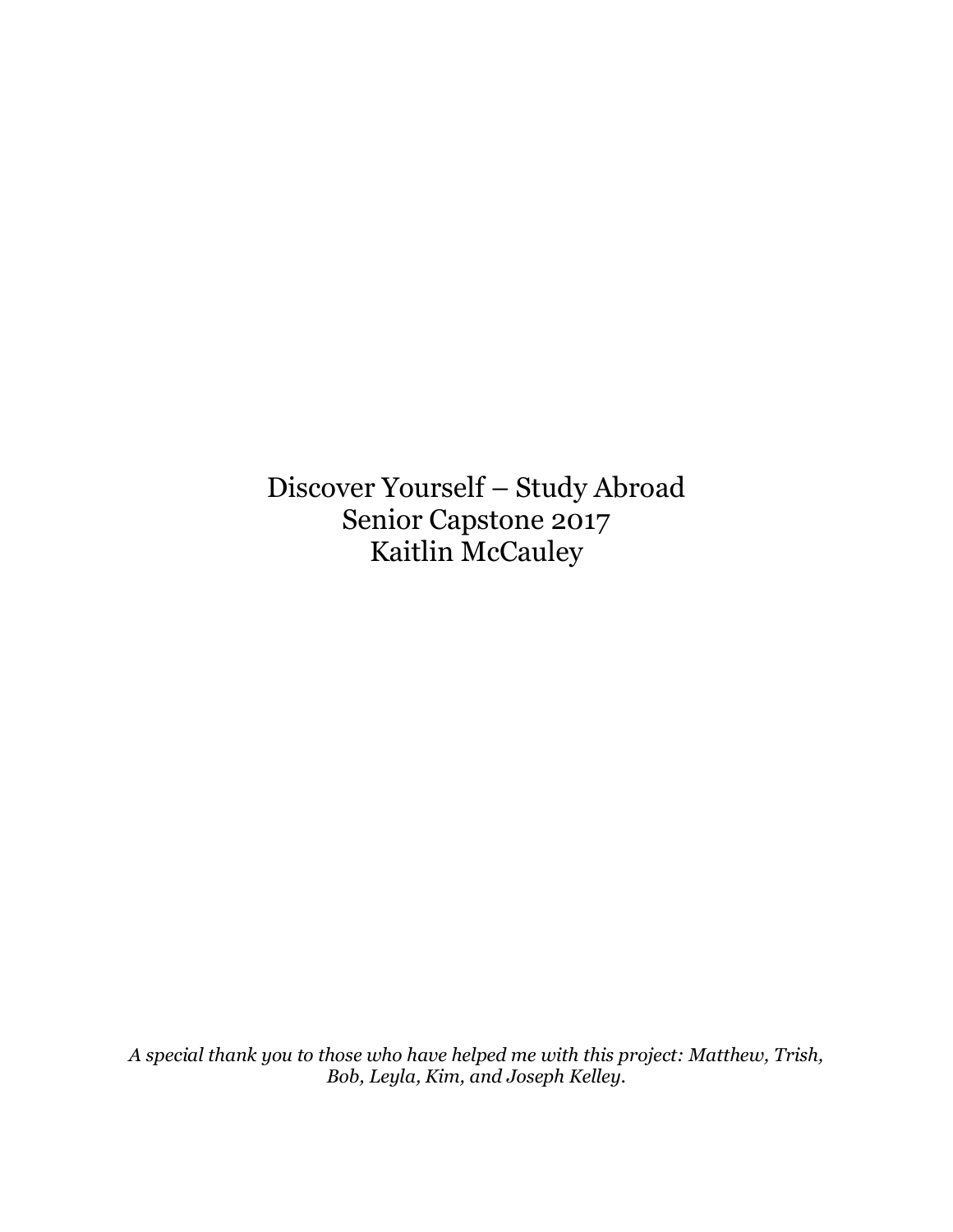## Introduction

Have you ever had a moment of instant regret? Thinking back on it, do you feel a little silly for feeling that way? Well, that is how my study abroad experience started. When I first stepped off the plane in Spain I couldn't believe what I had done or what I had gotten myself into. I really did not prepare myself well and could not believe I just jumped into this experience hoping for the best. In the midst of my abroad trials and tribulations, many times I told myself *there must be a bigger reason, this is so much bigger than me.* While I was abroad – learning, growing, changing, and adapting to a new life – I quickly knew that it wasn't just a five-month vacation away from reality.

There was something unique in my heart while I was abroad and I couldn't quite put my finger on it until I came home and spoke with other students, faculty, and friends who had also studied abroad. We'd compare stories and feelings and would always find ourselves wide eyed exclaiming 'Yeah! Me too!' This feeling inside my heart was change, acceptance, understanding, and appreciation for the little things all around me and for other parts of the world. All of these feelings are the reason why I wanted to do a project about my abroad experience. I needed to find out if this experience really was *bigger than me.* Will it have any real impact on my future?

I wasn't exactly sure how to get started, but I knew I needed to answer the milliondollar question for myself: what are the benefits of studying abroad? Will this impact my future or was it really just a vacation away from my reality? To my pleasant surprise, there are a variety of answers as to future benefits of studying abroad, and throughout my research I have found an underlying theme that solidifies the fact that studying abroad really does have a lifelong impact.

2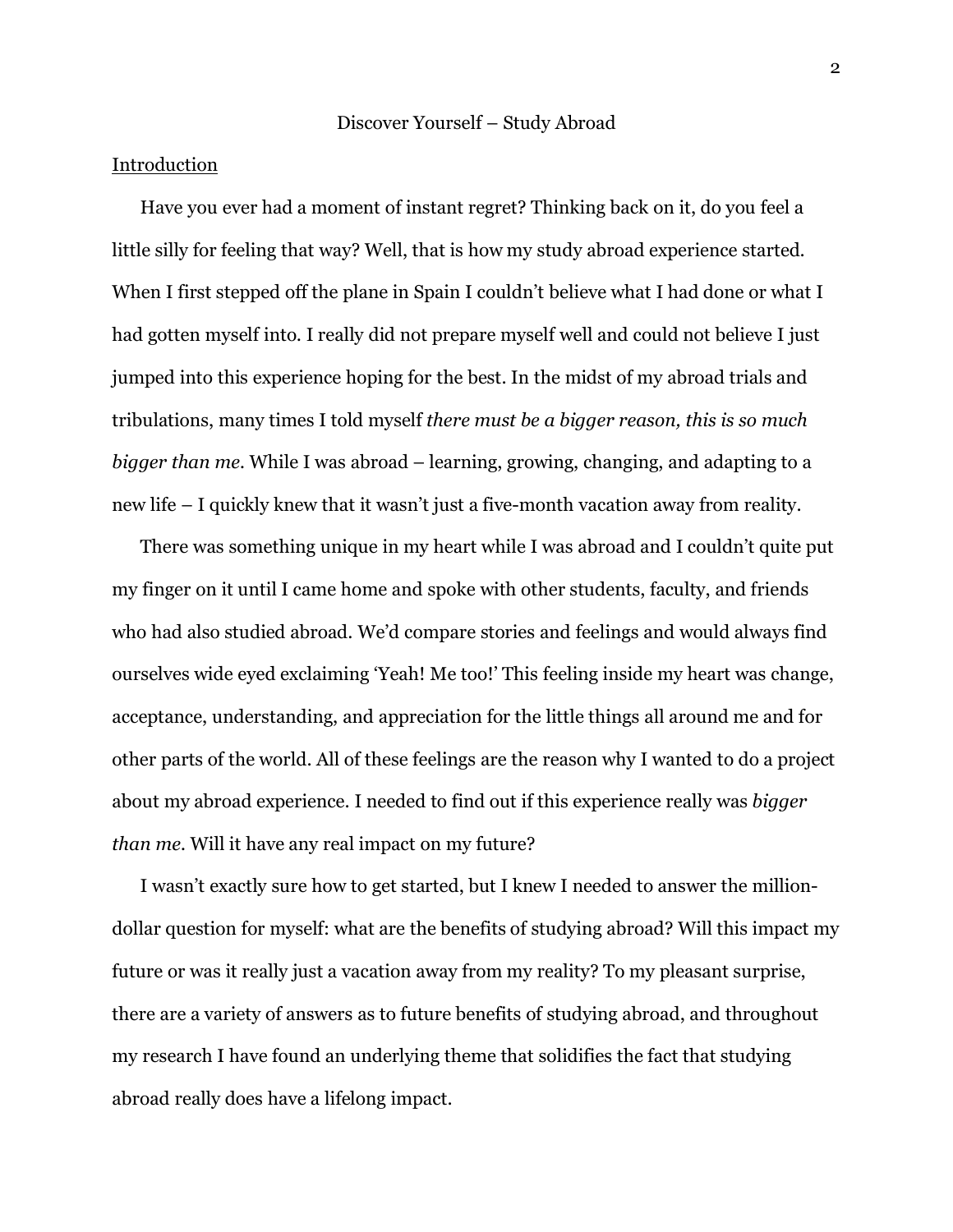There is real evidence to reveal correlations between an abroad experience with enhanced interpersonal skills, global awareness, acceptance and understanding for other cultures and differences that fill this world. In this article, I will combine factual evidence from journals and research articles with my own personal research, conducted through several interviews, that prove studying abroad is beneficial beyond just the time spent in another country. The research is important because I'm a strong advocate for the fact that a greater population of students need to be properly convinced that studying abroad is not only fun and educational, but provides lifelong and positive life changing benefits for the future. With increasing exposure to countries and cultures outside of the United States, American students need to become more globally aware and internationally tolerant in order to recognize and appropriately interact with the rest of the world. Though difficult on a variety of levels, full emersion in another culture fosters a global mindset and ultimately creates an international community. The benefits and opportunities that arise from an abroad experience are innumerable; however, there is a serious lack of awareness of the fact the experience provides lifelong benefits, which is why I've taken the time to do a bit of researching.

### **Research**

To best examine the certainty of lifelong benefits of studying abroad I have researched and studied several documents, as well as conducted personal interviews of my own. I have discovered several sources that explain how benefits of studying abroad have been proven in variety of different ways.

For starters, author Sanford Ungar wrote an article called *The Study Abroad Solution,* to discuss the importance of implementing and supporting study abroad programs at American universities due to the lack of world knowledge held by most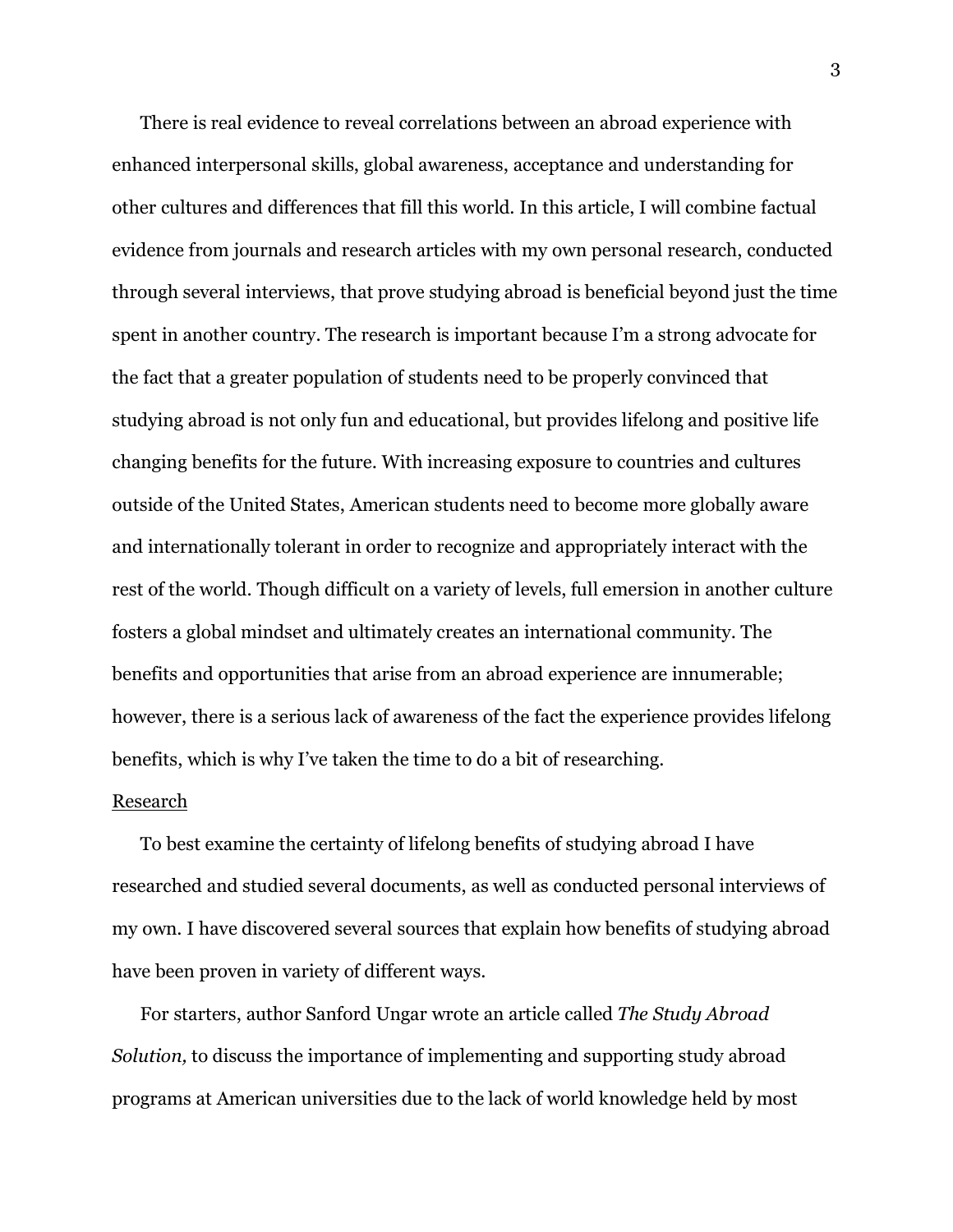Americans. Ungar suggests there is huge potential to gain real benefits that studying abroad has to offer in order to better engage Americans in foreign affairs. There is an overall understanding described, that there is a true broadening of perspectives, strengthening of identity, and bettering of mindsets for success in a globalized world.

With that being said, Ungar recognizes and discusses several deterring agents preventing students from getting abroad. With deterrents such as class schedule with credits requirements, extracurricular activities, collegiate sports, specific major requirements having too rigorous plans for students, along with the most popular deterrent, cost, many students are discouraged from getting an abroad experience. In addition to these unfavorable factors, Ungar also points out there is a lack of diversity within the student population who chose to study abroad. Regardless of these deterrents, Ungar suggests that having an abroad experience fosters the mindset for a more globalized perspective, which generally outweighs any discouraging factors due to how impactful and important becoming globally aware is. Ungar believes it is important for students and people of all backgrounds to engage in a culture outside their own in order to enhance personal well-being and the American society as a whole.

Ungar definitely states that studying abroad is the best way improve American society and rid the fear of foreign affairs held by too many Americans. There is an ignorance held by Americans about the rest of the world, and to create a better society, the first and critical step for Americans is to cross the borders, and expand global horizons so as to expand their own mindsets to be more globally aware. This better and truer understanding will be essential to generations in the future to "ensure U.S. competences and competitiveness in a rapidly evolving world" (Ungar, 2016). Ungar believes in the benefits of study abroad so intensely that, as president of Goucher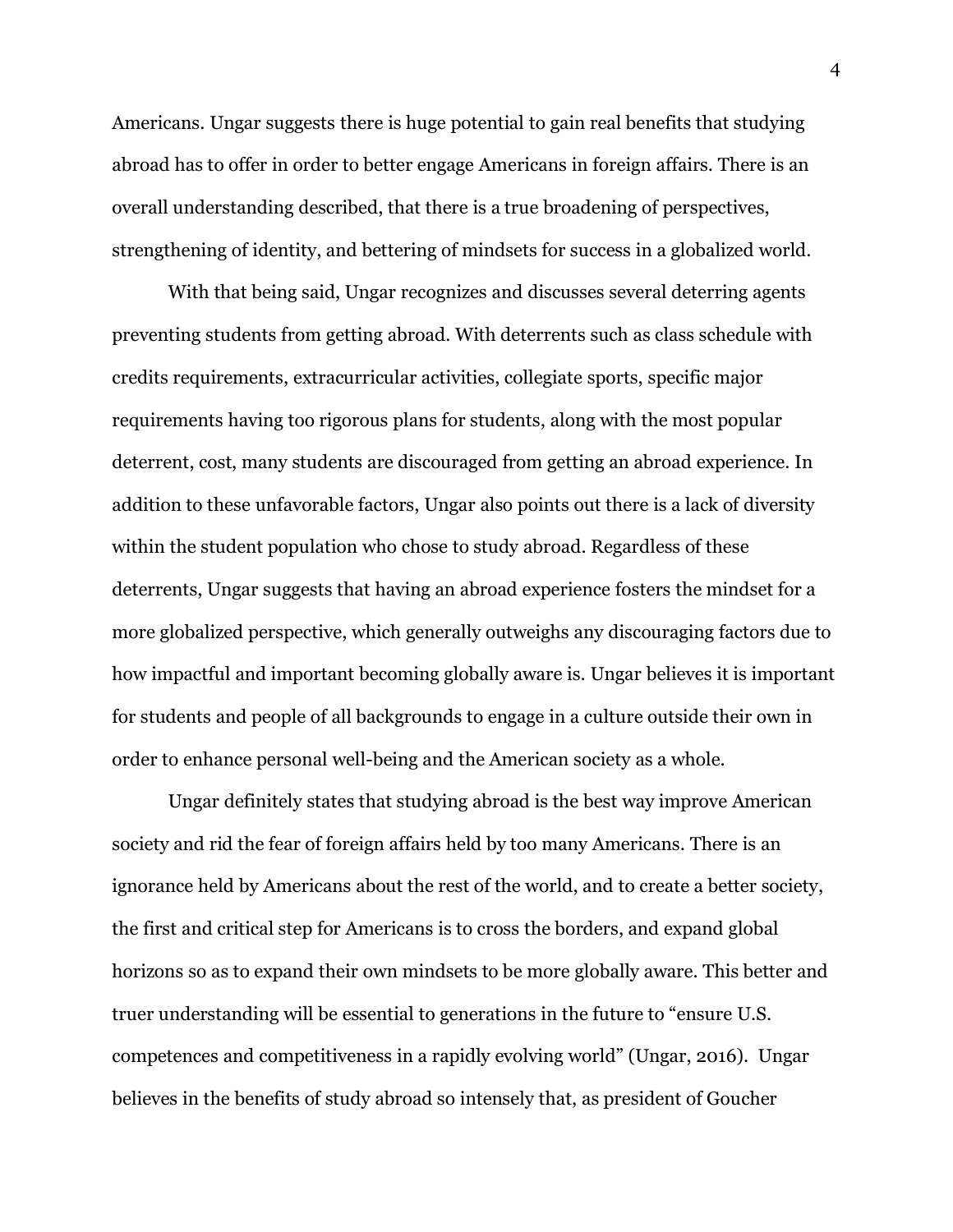College, made it mandatory for students to study abroad in some fashion. Along with efforts made by many universities throughout the United States, there has been an increasing amount of effort made by the federal government to encourage students to study abroad, as this type of experience has numerous benefits both personally as well as for the betterment of American society. Ungar quotes the Institute of International Education (IIE) as the research suggests studying abroad amounts for "basic training in the 21st century" alluding to how important understanding the rest of the world is in the continuously globalizing world we live in (Institute of International Education, 2017).

Furthermore, the IIE is a non-profit organization that seeks to improve international education and access to education worldwide through educational and training programs. The IIE is dedicated to creating a more interconnected world where all people "act and think as global citizens to build inclusive, thriving communities" (Institute of International Education, 2017). Through their Open Doors Annual Report, the IIE is able to examine the expansion of international programs and participants. The 2016 Report states that 90% of American students do not study or intern outside the United States, while the report also recorded a high of one million international students studying in the U.S this same year (Institute of International Education, 2017). Evidently, there is a disconnect between American students and international students on their ideals and ability to gain international experience, and ultimately a more global mindset. International students have a more open and global mindset, that benefits them throughout school as well as in the future career paths, which is something many American students do not recognize as an important skill. Not only does the American student benefit from an abroad experience, but the U.S. economy and foreign relationships improve as well. Evan Ryan, Assistant Secretary of State for Educational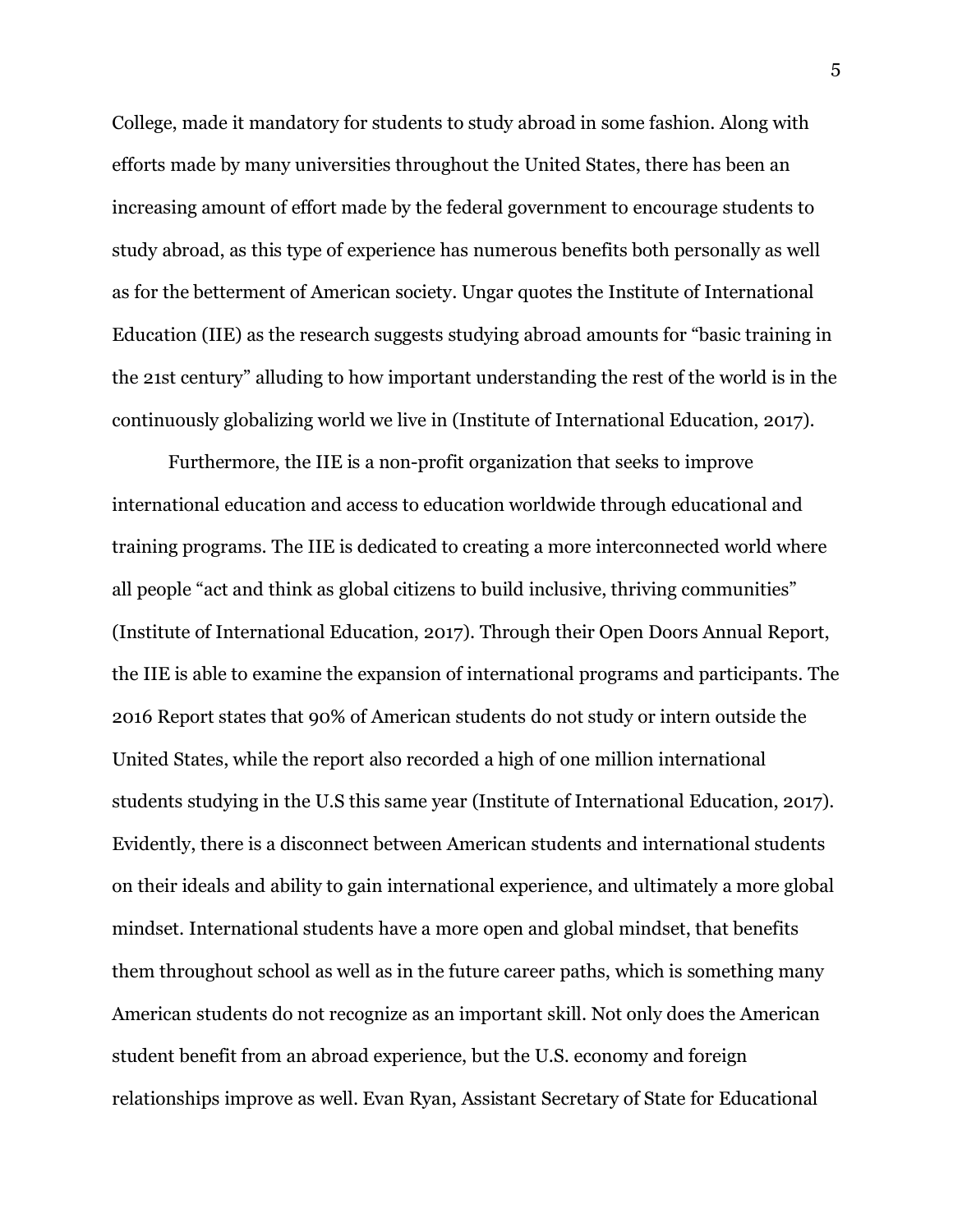and Cultural Affairs at the U.S. Department of State explains, "international education helps people develop the knowledge and skills needed to succeed in today's global economy, and creates networks across borders that improve international understanding and strengthen the national security of the United States," which exemplifies the social and economic impact of American students broadening their horizons, and the positive impact it can have on a larger, national and international, scale (Institute of International Education, 2017). There is an increasing amount of American students who choose to go abroad as the rate improved by roughly 3% from 2014/15 to 2015/16 academic calendar year, however still only about 1 out of 10 American students in their undergraduate programs participate in an abroad experience (Institute of International Education, 2017). This disconnect and lack of necessity is what stifles American students from gaining a global experience and ultimately a more globally acceptant mindset.

Additionally, the scientific paper *Study Abroad and Its Transformative Power*, written by George Fry, R. Michael Paige, Jae-Eun Jon, Jon Dillow, and Kyoung-Ah Nam, is another important source when examining the benefits of an abroad experience. The article was written to analyze both the short term and long term effects of study abroad. The article explains four core ways study abroad affects a person's life, which includes career development, educational attainment, knowledge and skills, and basic values and world view. The research project analyzes both quantitative and qualitative impacts of studying abroad based on 648 participants coming from a variety of universities and abroad experiences. The methodology and results include data in summation of the findings along with personal stories from interviewees of the study. Participants were both surveyed and interviewed about their experience. The personal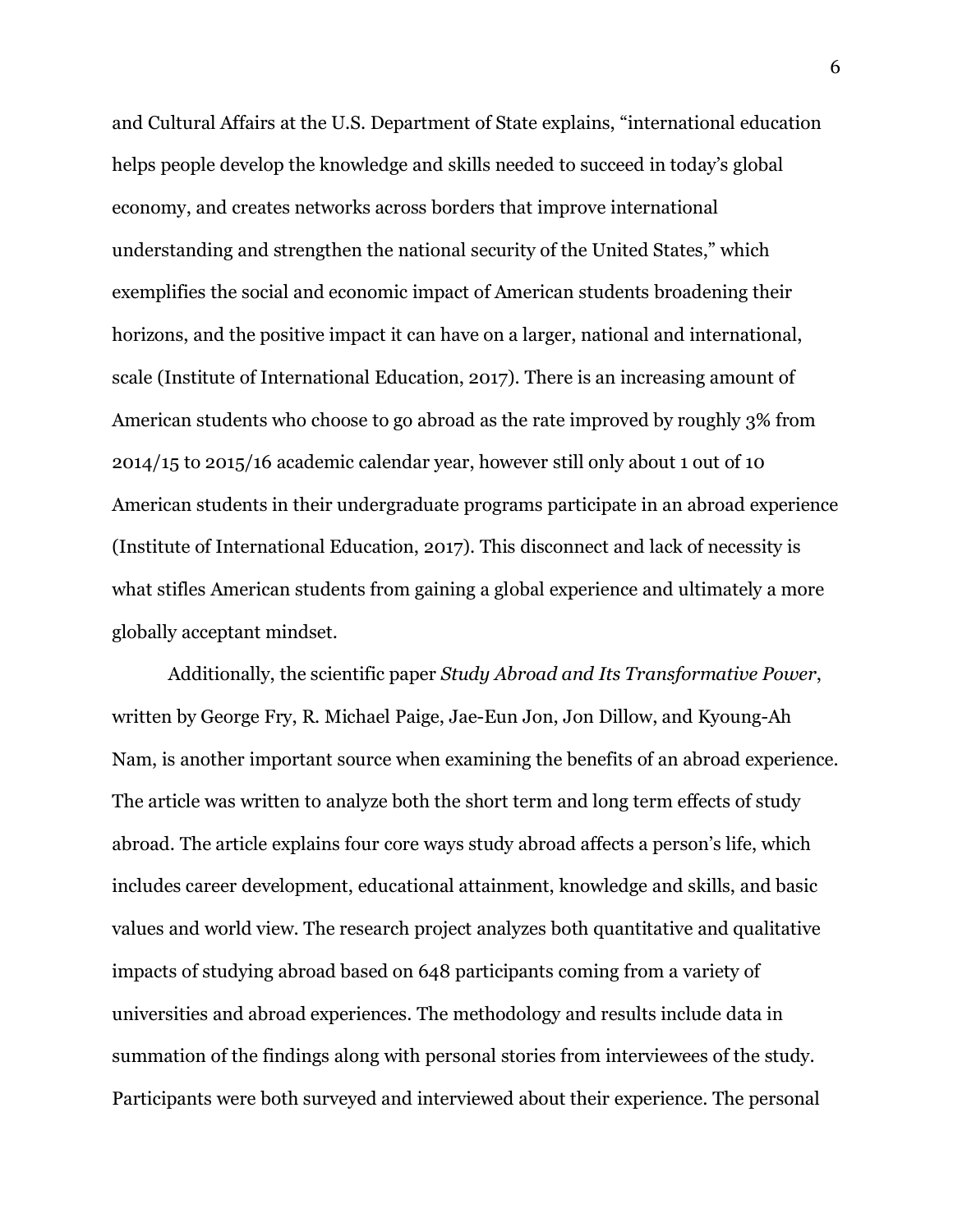stories allowed the statistical data to really come to life for a better explanation and understanding of the impacts of study abroad.

The research findings include that studying abroad did not necessarily help with career skills or direction for all participants, however, the overall consensus is that it gave everyone universal skills such as being able to interact with people who are different or with whom you may have nothing in common. It also gave students a better worldview and made them open to different perspectives, which are skills that helped greatly in career development. Rather than having a direct correlation, the four core dimensions intertwined in unexpected ways as many of the interviews and surveys revealed that studying abroad impacted participants to their core, which ultimately played a role in their career development, educational attainment, knowledge and skills, and basic values and world view. Participants are generally more open minded, more accepting of other cultures, and have developed and strengthened new personal skills throughout the abroad experience.

Additional findings conclude the top five themes of studying abroad to be: gaining language fluency and appreciation for other cultures, broadening one's perspectives, gaining a greater understanding of other countries, and the overall experience itself, one quoting it to be "life changing and transformative" and another stating it to be "one of the best investments [they've] ever made" (Fry, 2009, p. xiv). These real and positive experiences are enough to convince a greater population that studying abroad provides benefits for a lifetime.

As seen throughout the previous article, a combination of statistical evidence and conversations about experience have proven to be the best source of information in regards to general impact and personal benefits gained from studying abroad. It's been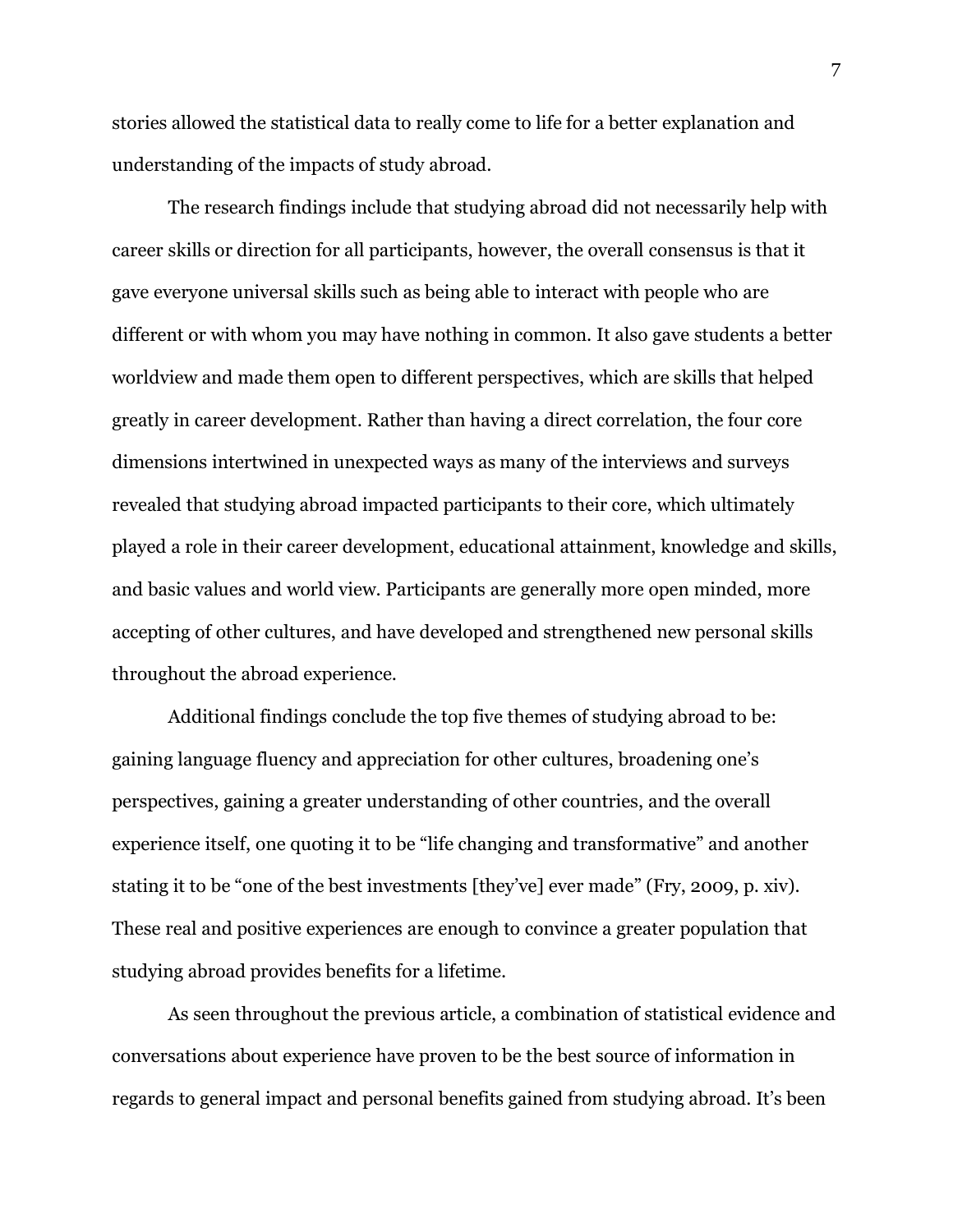important throughout my research to continually connect data with real world experiences, therefore personal explanations and stories as to why one should study abroad is vital to my research. In this way I am attempting to show how participants of study abroad experiences of any kind light up when they talk about the huge impact that studying abroad has had on their life, these stories are what gets other students and people excited about potentially venturing outside their comfort zone as well.

Moreover, one of the most well-known travelers, guidebook author and TV host for international travel, Rick Steves, can attest to the fact that gaining exposure and real experiences is what changes and inspires people. Steves works to educate people about "smart, affordable and perspective broadening travel" (Steves, 2011). Rick Steves makes the point that being abroad and learning from other cultures is uniquely beneficial on a variety of levels (Rick Steves' Europe, Inc, 2017). Rick Steves explains how traveling opens you up and gives you new perspectives, connects you with culture and people, and eliminates ethnocentricity (Steves, 2011). Becoming more open minded and gaining a new perspective on a variety of subjects enhances one's life through expansion of thought. This expansion of thought leads to better understanding and acceptance for things, places, people, and cultures that are new and different. Through this higher thought process, understanding and acceptance, getting over the fear of differences and having the ability to deal with these things will help eliminate the ethnocentric mindset established by many Americans, simply because they have not been exposed to new and different perspectives held around the world.

With these skills, we learn how to deal with the world, accept its differences, and learn from one another in order to make our communities and our world a better place. Rick Steves discusses how this helps us better understand the "baggage" of people from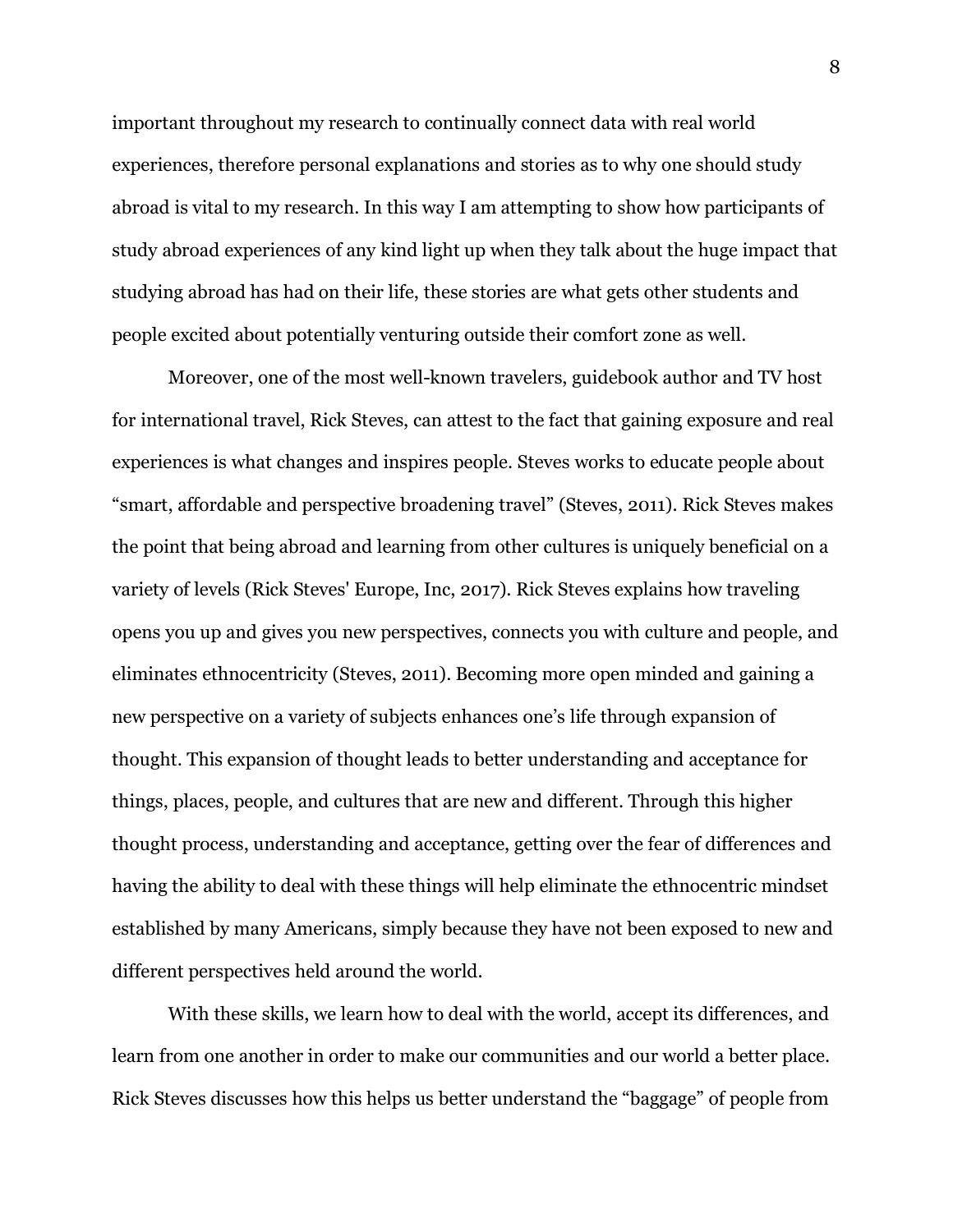other nations, not only sympathizing with others in tragic situations, but learning to empathize with a nation and a culture by experiencing the loss or tragedy alongside each other (Steves, 2011). Steves gives the example of American "baggage" for events such as 9/11, and explains how Americans understand it so intensely while other nations do not. He suggests how similar events have impacted other nations as intensely, but there is also a lack of awareness from Americans to outside nations as well, therefore preventing nations to sympathize for one another. By taking advantage of our increasingly connected world, and taking the steps to see cultural history through a new lens, people will become more sympathetic and empathetic towards other people and other cultures. This deeper understanding will push the people of a variety of nations to work together for a greater cause, especially when tragedies impact an area. The best advice Rick Steves concludes with is to be better about taking the time to understand the world and to "celebrate the world instead of fearing its diversity" through international travel, which is a crucial point in why studying abroad is so beneficial both personally and worldwide (Steves, 2011).

Another influential advocate for abroad exposure is Fatoumata Traore, a young girl from Mali, a country in West Africa, who spent her study abroad experience in the United States living with a host family in Texas, and has done several other educational trips to countries outside her own. Fatoumata felt that going abroad opened her mind, gave her new perspectives, and changed the way she thought and interacted with the world. Fatoumata often said "in reality, I was wrong" exemplifying how her assumptions about the American culture were not true, and the only way to determine that was to experience it first hand and learn for herself; a step she took to prove the idea of understanding cultural baggage. Fatoumata is evidence that the best way to learn is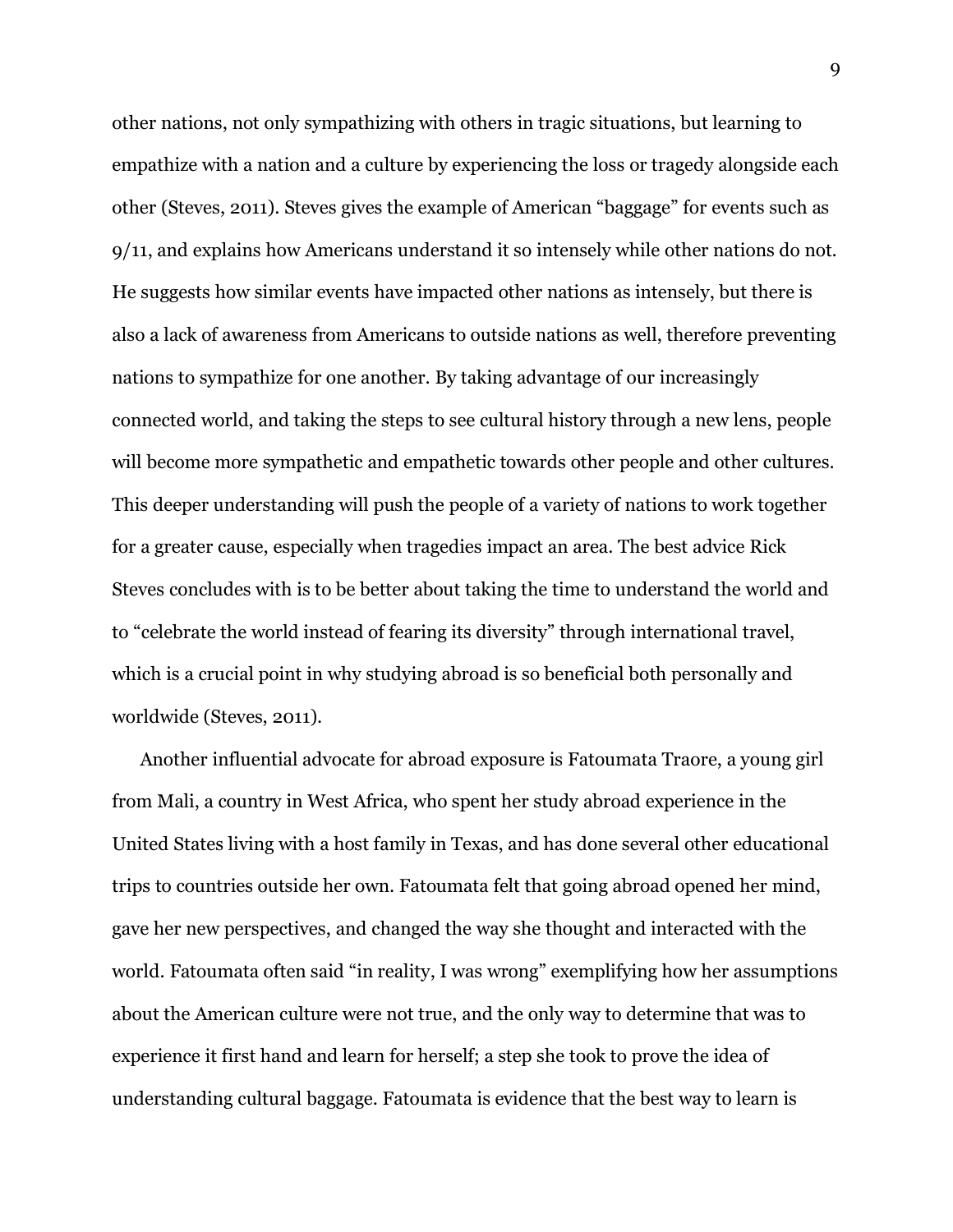through experiences and through a broadminded perspective. She also said "it's not just about learning for yourself but it's also about learning for your community and your country back home" (Traore, 2014). She learned that almost all stereotypes or preconceived ideas that she had about others, and that others had about her, were proven wrong, and that her best learning about herself and the world was all outside of Mali. Fatoumata's journey to the United States provides good reasoning for American students to step out of their comfort zone and study elsewhere in order to gain knowledge about themselves as well as to be enlightened about the realities of different parts of the world.

Throughout the formal research I conducted, the themes of a broadened perspective, a better understanding of self and the rest of the world, and overall better global awareness remain true to the impacts of studying abroad. The research displays how students who participated in an abroad experience came home changed in a positive way, returning with a better understanding of themselves and how the rest of the world works. Though bias to the impacts, I think it's vital to see the time spent abroad provided benefits that have stuck with and made positive impacts on participants throughout their lives. It's also important to note that there are several positive impacts the United States society gains from its citizens becoming more globally aware and accepting. Having institutions support and encourage abroad experiences from a Federal level all the way throughout each tier of education will allow for more students to be able to participate and get exposure to differences throughout our world, ultimately fostering a better national and international community.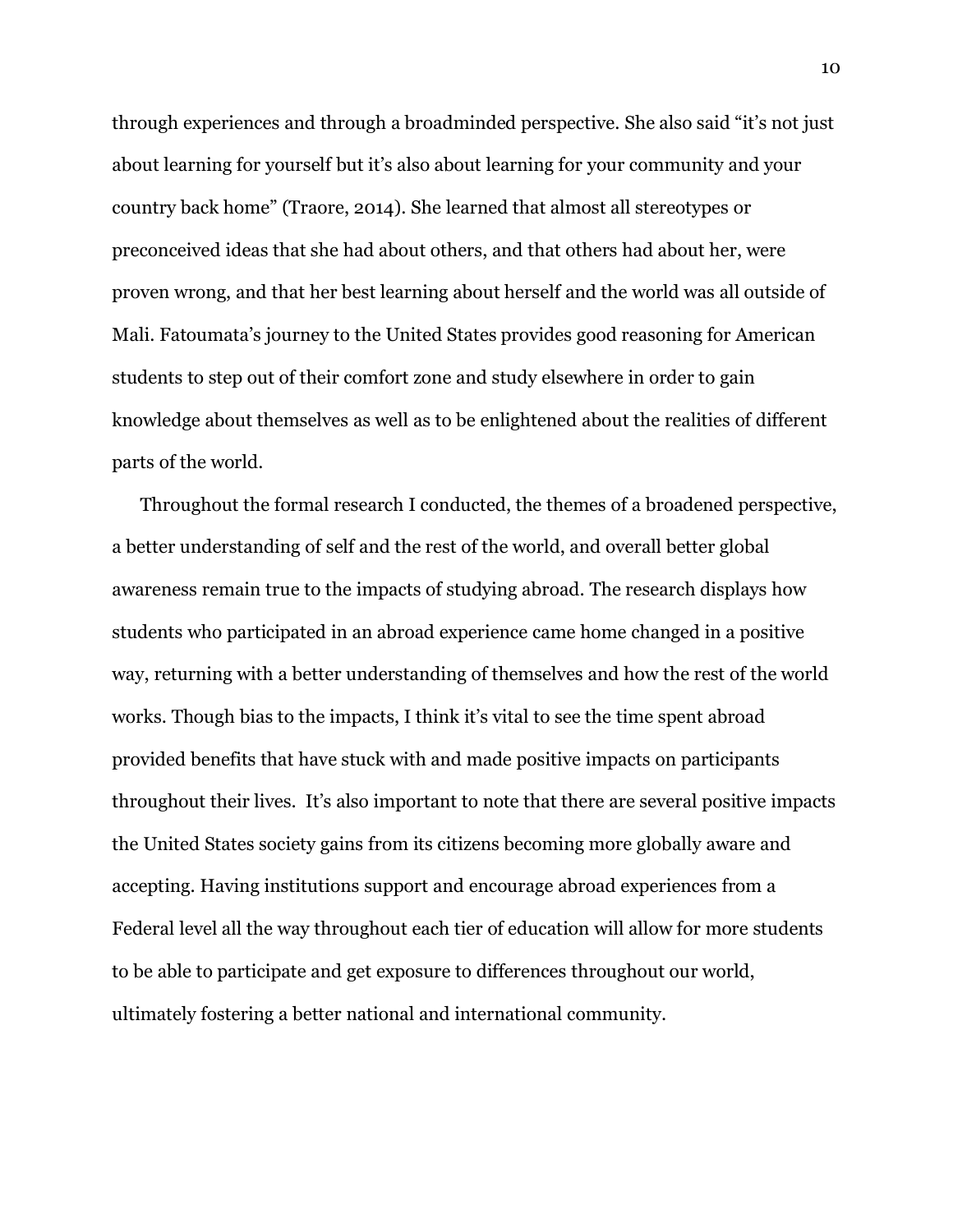Interviews

In combination with outside research, I also conducted my own research to provide myself with some real and relevant experiences. I conducted one-on-one interviews in person as well as over the phone with a total of five participants, three females and two males, all roughly 30 years out from their first abroad experience. The participants attended Merrimack College, The College of the Holy Cross, Canisius College and Denison University. The participants studied abroad in European countries including the United Kingdom, France, and Spain. I asked questions in regards to overall experience in addition to other more specified skills the participants had while abroad, and if and how these experiences and skills have helped them throughout their life. All of my participants were fortunate to have traveled outside of their base location while abroad, some of the location include Ireland, Spain, Germany, Denmark, Scandinavia, UK, Italy, Berlin, and Sweden. Additionally, all of my participants agreed that the most underestimated benefit they have from their abroad experience is the positive internal impacts, which have follow them throughout their lives.

The participants were first asked about their global awareness skills before and after the abroad experience, all of whom concluded that studying abroad opened their mind to many differences in political, economic, and social systems throughout the world. All of the participants resolved that becoming more aware was the key to their success both abroad and back home. Having that initial understanding that things are not done in the same way all over the world, was something that impacted interpersonal skills in addition to interactions with community members abroad and in the United States. My participants agreed that this new awareness for their outside surrounds brought them to new conclusions about themselves and their own culture. They felt that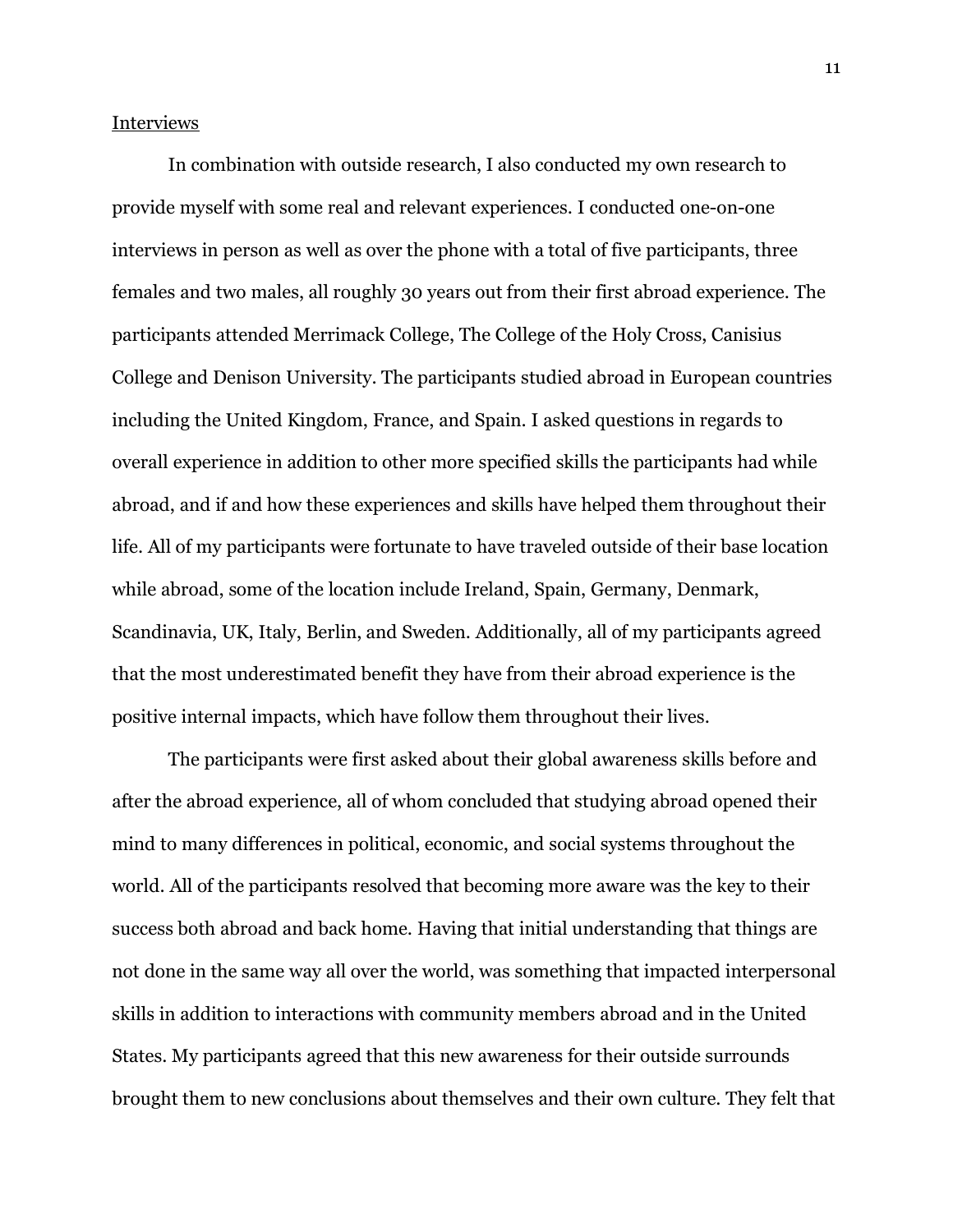some of their values or beliefs may have been challenged, changed, or solidified throughout the exposure to all that was new and different to them throughout their time abroad. One participant so eloquently said that "the little awareness's stay with you, and I wouldn't have that if I didn't study abroad," exemplifying the vitality of becoming more aware both globally as well as internally with oneself (Female 1, 2016).

Many new and different things came to surprise many of the participants, which I felt I connected with throughout my time abroad as well. For instance, almost all participants were surprised at how other students and people of other countries viewed Americans. As Americans, we understand that there are some general stereotypes held about us, but being abroad really exposes those stereotypes and many other aspects of American culture that are so imbedded in our daily lives that we forget these aspects even exist. Many participants agreed that as an American, people abroad either love you or want nothing to do with you, and that is a hard feeling to swallow, but is the reality of some perceptions of American people and the influence the United States has on the rest of the world. In addition to that, the participants also agreed that they didn't fully understand how influential the United States is in regard to our impact worldwide. One participant discusses both politics and the impact of America on the rest of the world, as the participant said "we play a big role, and I think that if more people traveled, and got out there and understood the influence and the leadership that the United States provides to the rest of the world, like it or not, I think it would make us better citizens here" providing insight on how important travel can be for an enlightened perspective on the world (Male 1, 2016).

Moreover, several participants were surprised at how engaged other students were in regards to their specific country's politics. My participants felt like in the United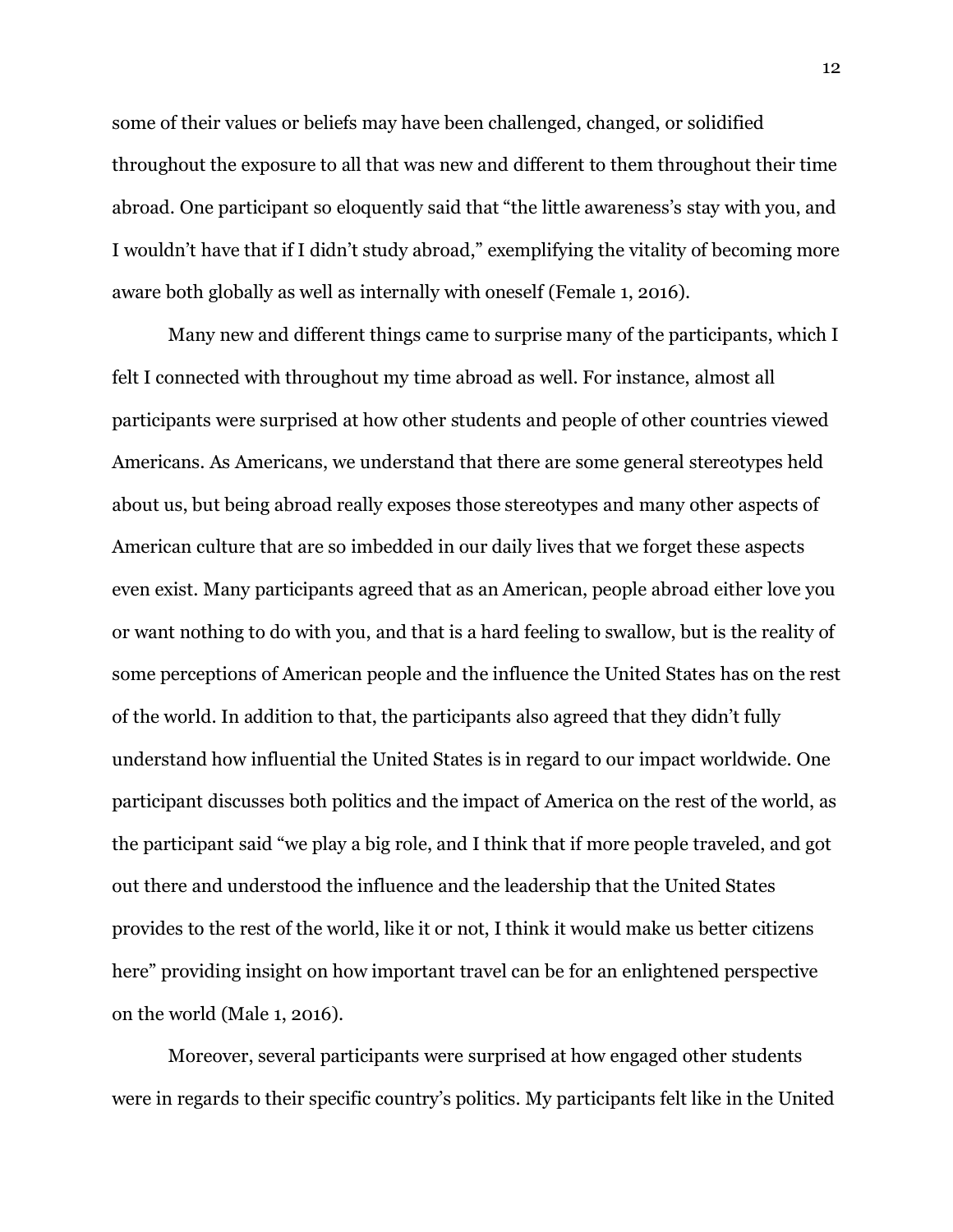States not as many college-aged students were actually aware of what's going on in the United States, let alone other countries, whereas students of the same age in other countries were more engaged, and not afraid of discussing and standing up for or against important political issues. One participant noted "how aware people my age [were] of politics and social climate. It wasn't something I was exposed to; it really wasn't part of my thought process. It could've been part of my immaturity but growing up I didn't come from a politically charged family," and several other participants concurred that political and social engagement for young people is much different for student of other nations than it was for students in the United States (Female 2, 2016).

Another question I asked participants was about general skills they learned while abroad, the top answers being time management, crisis management and general travel skills, financial management, and the biggest skill being communication. For many participants this was their first big trip on their own and outside of the United States, and it was really a big testament to their personal survival skills. During the time these participants studied abroad, they all mentioned how important it was to be able to plan and to think on their feet if things did not go according to plan. During their time abroad cell phones, credit and debit cards, GPS navigation, and the internet were not available travel tools that many people today have the luxury of using throughout their traveling. This impacted the way these participants learned their travel skills and learned the importance of being on time in order to make flights, busses, or train rides, or for how they budgeted money over the course of several months, knowing that the money they had in their pockets was all the money they could really spend. (All mentioned traveler's checks, let's not forget about those!). The overall travel experience is much easier for travelers now, however, the general travel skills, time management, and crisis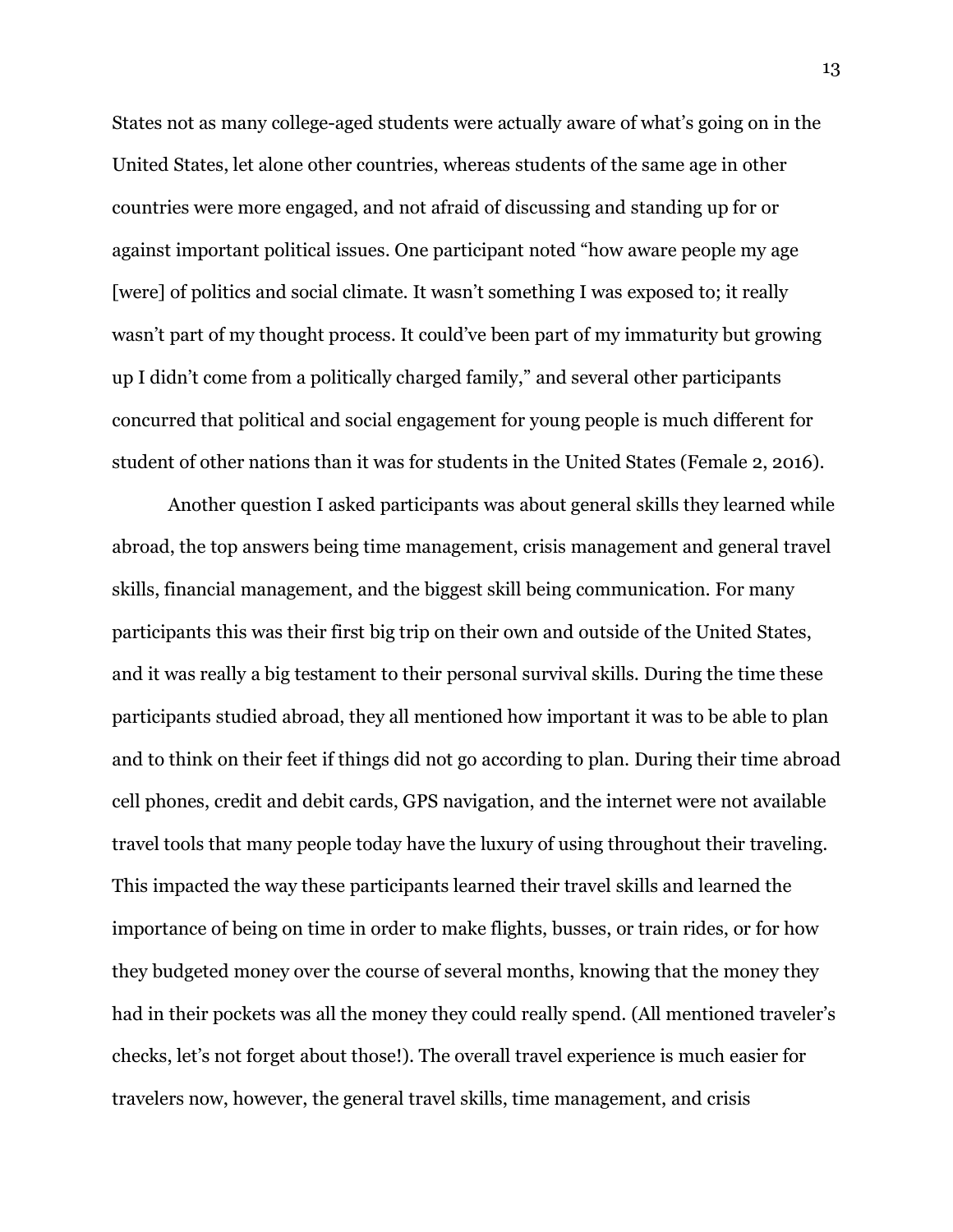management skills are important throughout every aspect of a persons' life, not just when traveling.

The most impactful skill my participants acquired and fervently discussed was better communication and a learned cross cultural communication. Each participant noted how important is it to be able to communicate with others who are different, and often times don't speak the same language as you, in order to have a good experience abroad. Several participants mentioned how they were lost in an unfamiliar area and felt really turned around, sometimes asking for help and being pointed in the wrong direction, therefore being able to communicate effectively across cultures was vital to survival and making it home or to their next destination on time. Communication not only boils down to the language barrier, but also connects with understanding other cultures and the meaning of interactions between people. Understanding all aspects of communication was most important for the participants. Throughout each interview, communication was a common theme and skill that participants enhanced throughout their time abroad, and continued to enhance throughout the rest of their lives.

Many of these skills can and will be discussed throughout one's education, however many of the skills are not put to the test in a realistic way, which is why studying abroad and practicing these skills can be influential to long term success and work habits of a person, especially things like cross cultural communication and understanding. When combining all of these newly learned or strengthened skills, all of the participants said that their abroad experience made them become more confident with themselves and how they portray themselves and interact with the world. One participant noted that "another thing is independence, starting to get comfortable with being uncomfortable and constantly learning new things" as a pretty important piece of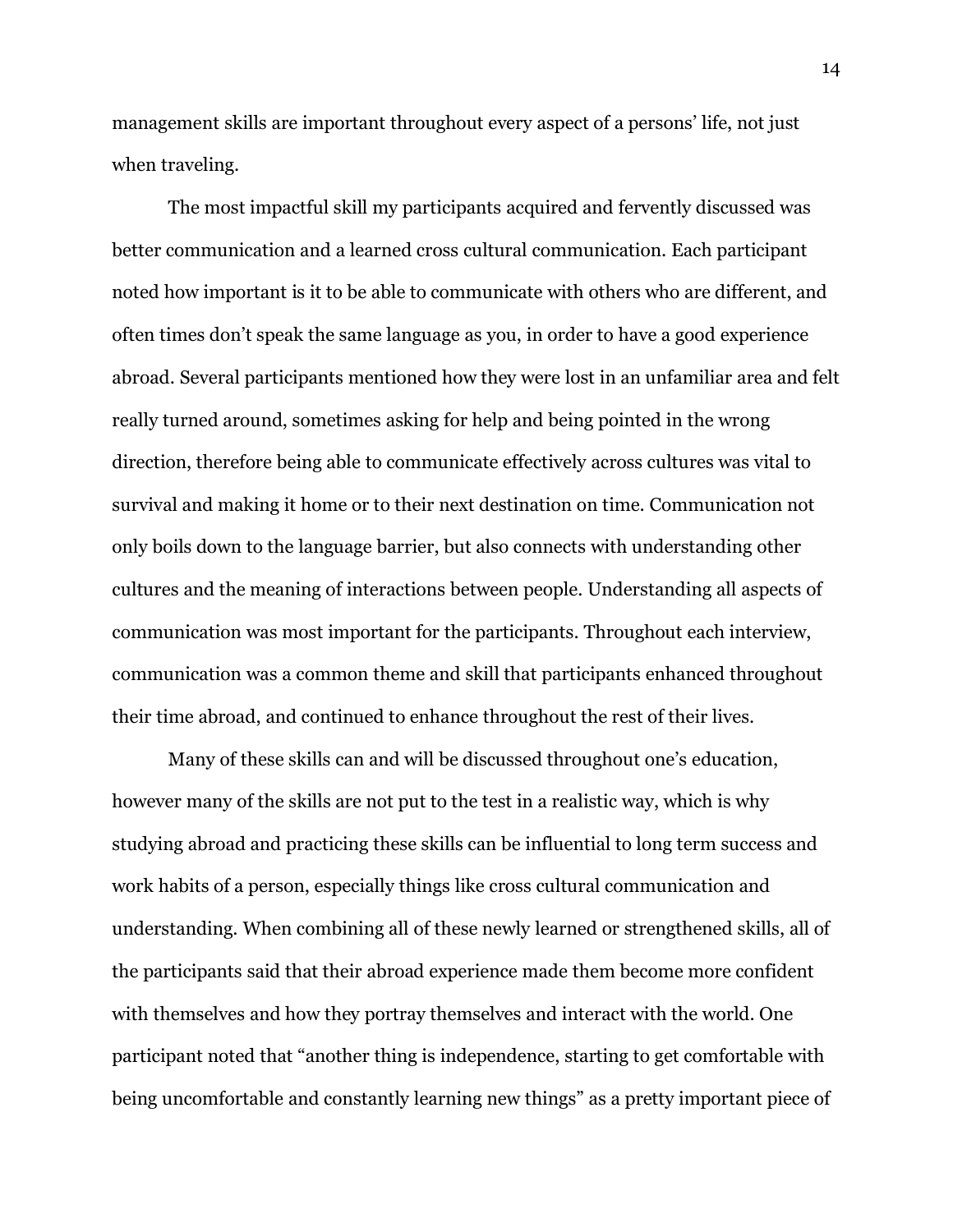the abroad trials and tribulations (Female 3, 2016). The participants claimed to have gained "real independence" through their experiences abroad, which is what makes the experience that much more significant.

With this new-found confidence and independence, all of the participants agreed that these skills allowed them to improve their interpersonal skills, especially when dealing with co-workers, clients, or other people throughout their lives. A few participants noted that being forced to interact with people in a foreign country where you do not speak the language was really transformative. Several participants found themselves lost and looking for help or directions and had to reach out to a person on the street or in a restaurant for help. This type of interaction was naturally uncomfortable, but necessary, and all participants made the point that being uncomfortable and out of their comfort zone is when the most growth happens. The growth in interpersonal skills was also brought about through awareness of cultural differences, and becoming more comfortable in interacting with different situations. One participant noted after being abroad that you "develop the openness and appreciate different perspectives," which has impacted the participant's viewpoints, decisions, and interactions with the rest of the world (Female 1, 2016). Several other participants felt the same about becoming more aware of differences, and understanding that not all things are understood or done in the same way, which was very influential in the development of personal skills throughout their lives.

As I look to the future, mostly meaning my next steps after graduating, I have been curious as to what impact my abroad experience will have, and if this experience will help me start my career, so I asked the participants their thoughts on the matter. The responses were mixed in discussing whether or not the experience would set me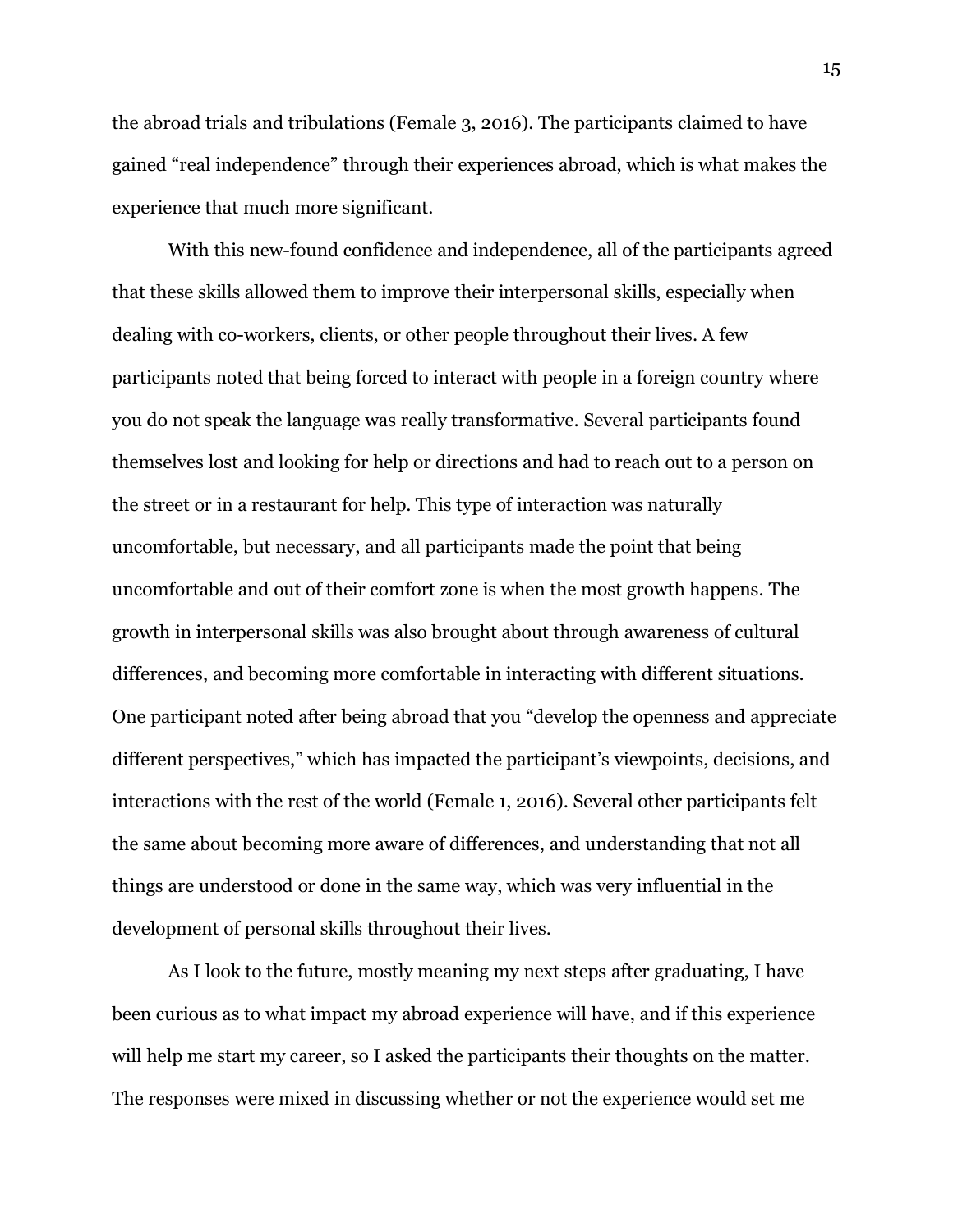apart in my job application and interview process. Participants wanted to say yes, but were not entirely confident the question could be answered yes or no. Many agreed that it depends how the experience is presented, if it could be presented, and if and how the company is invested abroad or interested in traveling or international affairs of any kind. All participants agreed that it is the overall experience and the benefits from being abroad that are more influential in a job application and interview rather than just the fact a candidate traveled abroad. For instance, one participant said that "it broadens perspectives, gives you exposure, and an understanding of cultural differences. Now more than ever, with everything being so global and the global economy, that exposure makes you appreciate and understand everything in the bigger world," in discussing the importance and the impact an abroad experience can have on a soon to be college graduate looking to start real life (Male 2, 2016). An abroad experience helps young people understand and appreciate the world in a different way, and with a bigger lens. Having an abroad experience can be influential in one's career, as much as the candidate makes it so. What I understood from my participants is that if nothing was gained, no new exposure or new knowledge from being abroad, then the answer is no, the experience will not be beneficial for you when looking jobs or determining a career path. However, if you have gained exposure to different cultures and ways of life, awareness of differences throughout diverse communities, and a new appreciation for all these variances throughout the world and back in your home community, then absolutely an abroad experience can set you apart, and help you be more personally developed and able to deal with a larger variety of people.

After asking my selfish question, I asked participants if they had kids or younger family members if they would encourage these young people to go abroad. Everyone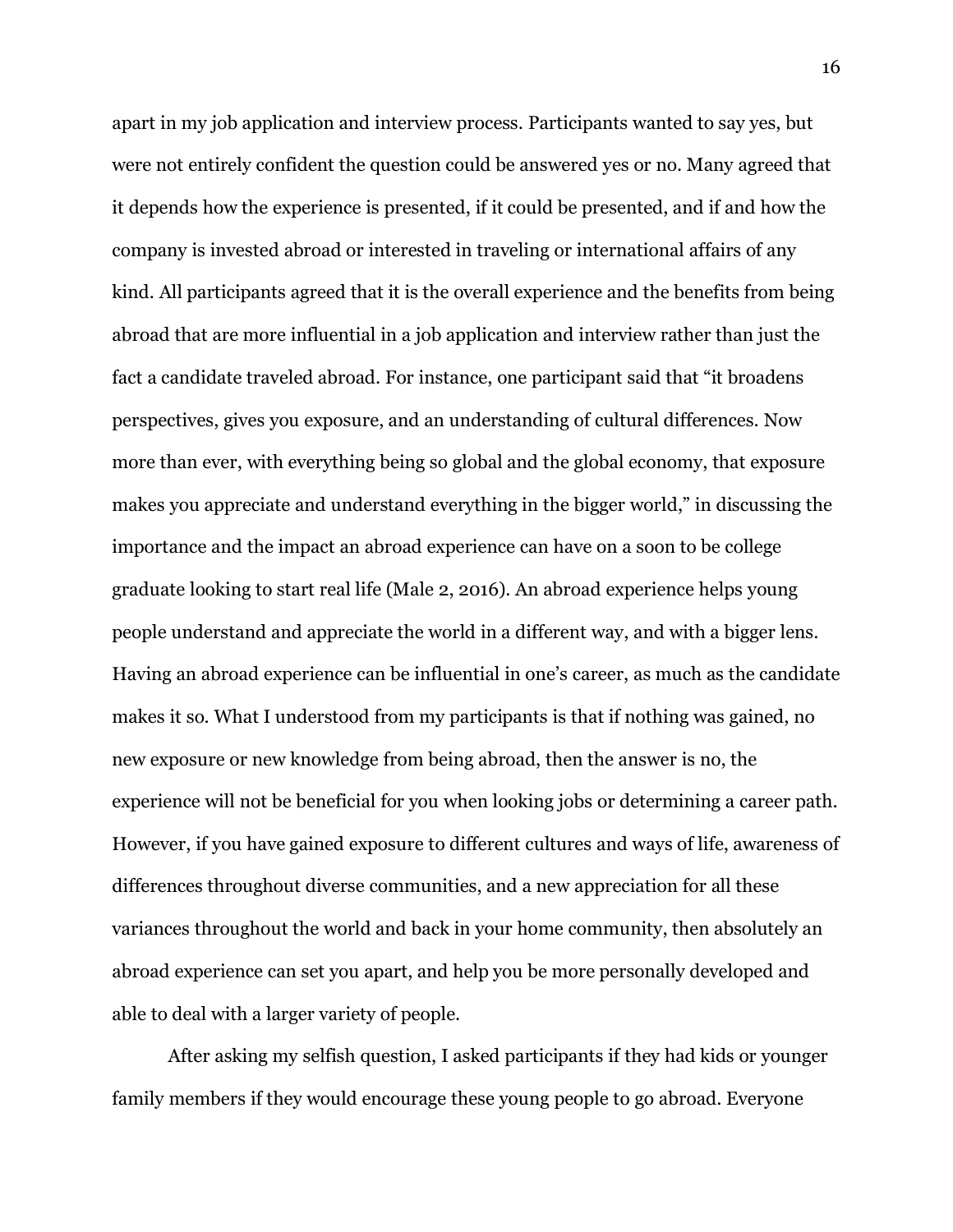agreed they would, and do, encourage young people to gain exposure to differences throughout the world, however, almost all participants were hesitant on sending their loved ones overseas. Given the climate and tensions at home and abroad, many participants felt that when they had studied abroad it was a much safer place, despite not having as much technology. That is not to start a debate on whether the world is more or less safe in the current times, however it is to highlight that through globalization and advancements in technology, the world is so much more connected, making it much easier to be informed about national and international affairs. Despite the participants' hesitations, recognizing their worries are only out of love, all participants agreed that gaining exposure abroad was one of the best things for them in order to become more aware and understanding to the world around them. As one participant passionately said,

*"I think you learn more in a week abroad than you do in a whole semester at college. It's an intimate kind of learning, but it's a learning that stays with you for the* rest of your life. And it's a big push, and its expensive as well, but if you can manage it, *you're never the same afterwards. There's so many positive things, you learn so much about yourself and your country and the world, and you'll know what you don't know through this experience, you come back changed. When you think about living life fully, what better way than to do this (study abroad) while you're young, to return and make sure you live your life fully" (Male 1, 2016).*

This participant emphasizes the true value in studying abroad and gaining exposure while at a younger age. All of the participants felt very strongly about going abroad if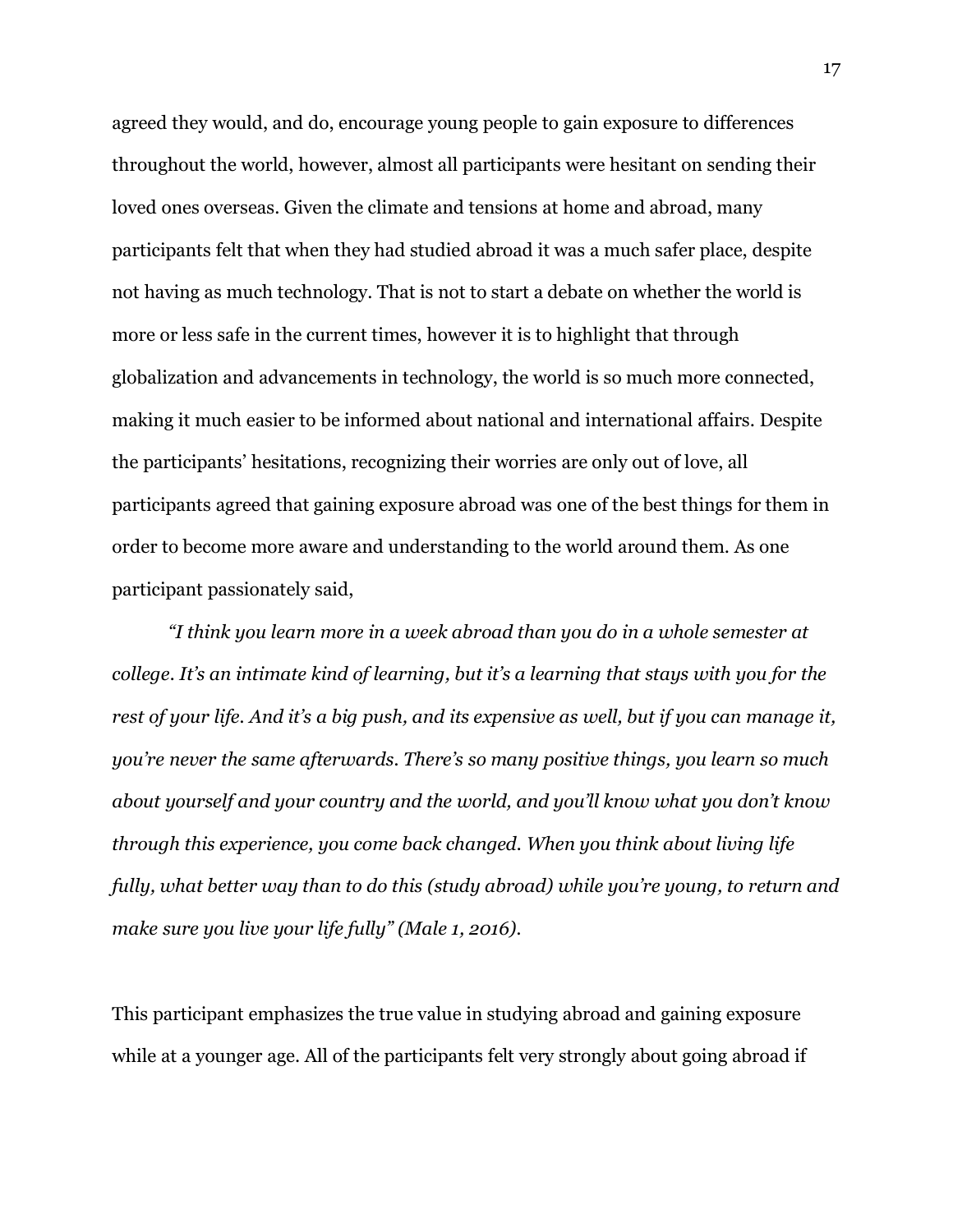possible and if not, finding other ways to get involved and connect with people, communities, and cultures unlike your own.

All things considered, I do not want to downplay the struggles of being abroad, but rather I want to highlight how the uncomfortable moments that feel like a big crisis are really what make the experience so intense, intimate, and unlike anything else in the most positive ways. One of the best answers I received from all participants was how the process and experience was a humbling process. Though intimidated, uncomfortable, and exposed as an American throughout their time abroad, all of my participants found that being out of their comfort zone was ultimately what made them want to learn and grow into a more aware and connected person. Through the difficult moments as well as the most rewarding moments, being abroad is a learning process that broadens your perspectives, provides you the opportunity to gain a truer understanding of other countries and cultures, allows you to gain a new perspective on the political, economic and social elements of other countries, and increases your awareness of the United States and its worldwide influence and impact. Lastly, but most importantly, studying abroad will allow you to learn about yourself in ways you least expected, which makes this experience invaluable for the rest of your life.

#### **Conclusion**

Remember when I asked you to think of a time you felt silly for instantly regretting a decision that turned out to be great? Reflecting back on what I have accomplished during and after my study abroad experience, I often smile at my feelings of instant regret when I arrived abroad. Being abroad allowed me to grow, change, and be educated and exposed to many new, challenging, beautiful, and rewarding experiences and friendships I would not have had if I never traveled. The research I conducted made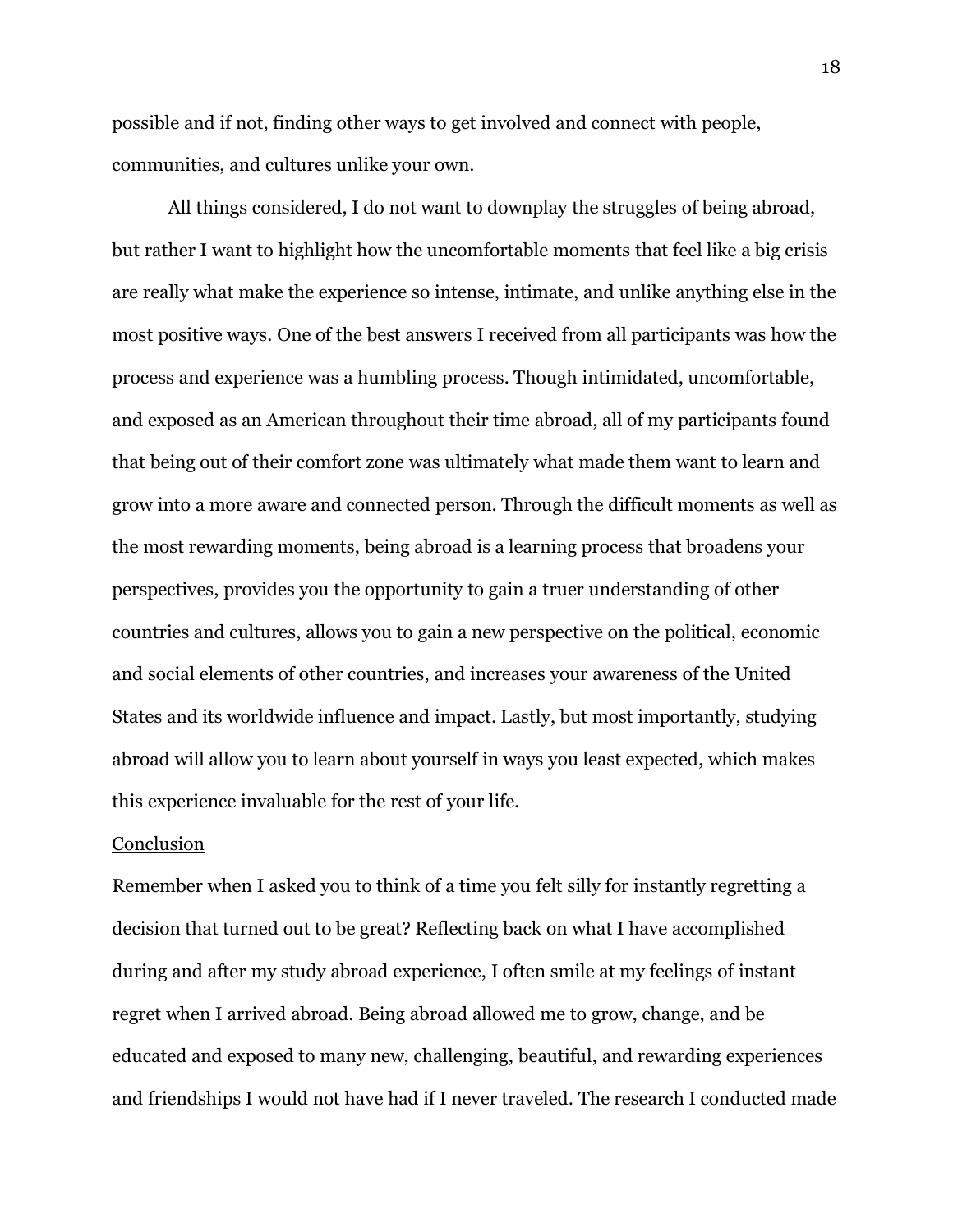me feel less silly about my initial feelings of being scared and uncomfortable, as many of the other participants had similar feelings upon arrival too. All along I knew there had to be a greater purpose for studying abroad, and that greater purpose was to make me a better version of me. It's nearly impossible to describe the feeling to someone who hasn't experienced it, but through my research I have demonstrated that studying abroad isn't just a five-month vacation away from reality, but the most positively impactful experience of a lifetime.

Gaining exposure to other countries and cultures is vital to personal growth and development as well as to national growth, development, and understanding, to make our global space a real global community. The best personal lifelong benefits are a newly gained strength of independence, self-awareness, confidence, maturity, and more defined personal values. Understanding cultural differences, cultural baggage, a new language and type of communication, gaining travel skills, learning how to manage yourself in a crisis, becoming comfortable with being uncomfortable, learning for yourself and for your community back home, smashing stereotypes and being exposed to a world and life outside your own are only a few of the incredible things you will learn abroad and carry with you everywhere you go. You are able to see and experience places, people, and cultures that you have only read about in textbooks. You will gain and improve your ability to understand and evaluate yourself and your own culture in order to enhance and solidify personal knowledge, beliefs, and values. All of these things will make you a better version of yourself, which is why studying abroad is so vital in the development of American students.

Global awareness and acceptance of cultures that differ from our own, is our generation's greatest challenge as the lack of acceptance to diversity is what drives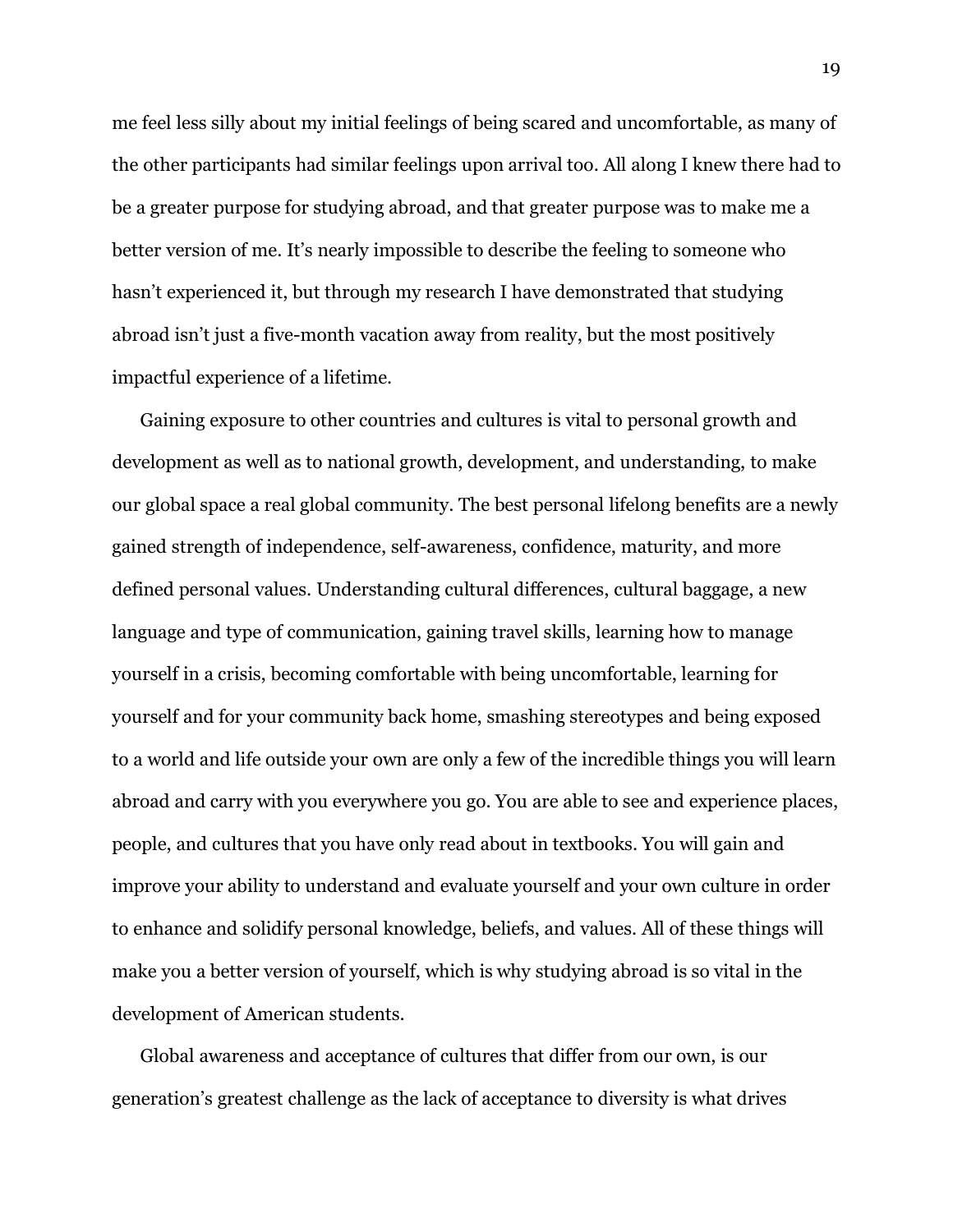nations apart. Therefore, stepping out into a world only read about in books creates a powerful opportunity for positive change. Studying abroad is an investment you make on yourself due to all of the risks and rewards accompanied by the experience, but an investment experience that is well worth it all.

I have spent much time reading, studying, researching, and personally reflecting on my own experience. The more I talk about it (sorry friends who have heard enough), the more I realize I am so different and that I am much better as a person than I was before I went abroad. Reading different professional journals and articles and speaking with other professionals about the impact of gaining exposure abroad has reminded me how unique, and how essential, the experience has been to my overall well-being. I can conclude by telling you that going abroad is the best, most challenging and rewarding experience you will ever have. You will be changed for the better. No matter how difficult, fun, terrible or fantastic being out of your comfort zone may be, it is all worth it.

To put it briefly, studying abroad is like entering a world that isn't yours and making it your own. The research I've done throughout this project has shown a bright light on the lifelong benefits of studying abroad. It has provided me with the power to believe in myself and the overwhelmingly positive impacts that the giant leap of faith I took one semester has had on my life. My advice – go abroad. As William Hoffa said in *A History of Study Abroad,* all travel "has educational potential, whatever its inspiration and purpose. What and how much is learned, however, depends greatly on how open the traveler is to what the road offers" (William W. Hoffa, 2010).

So, do yourself a favor and go book yourself a ticket to enter a new world.